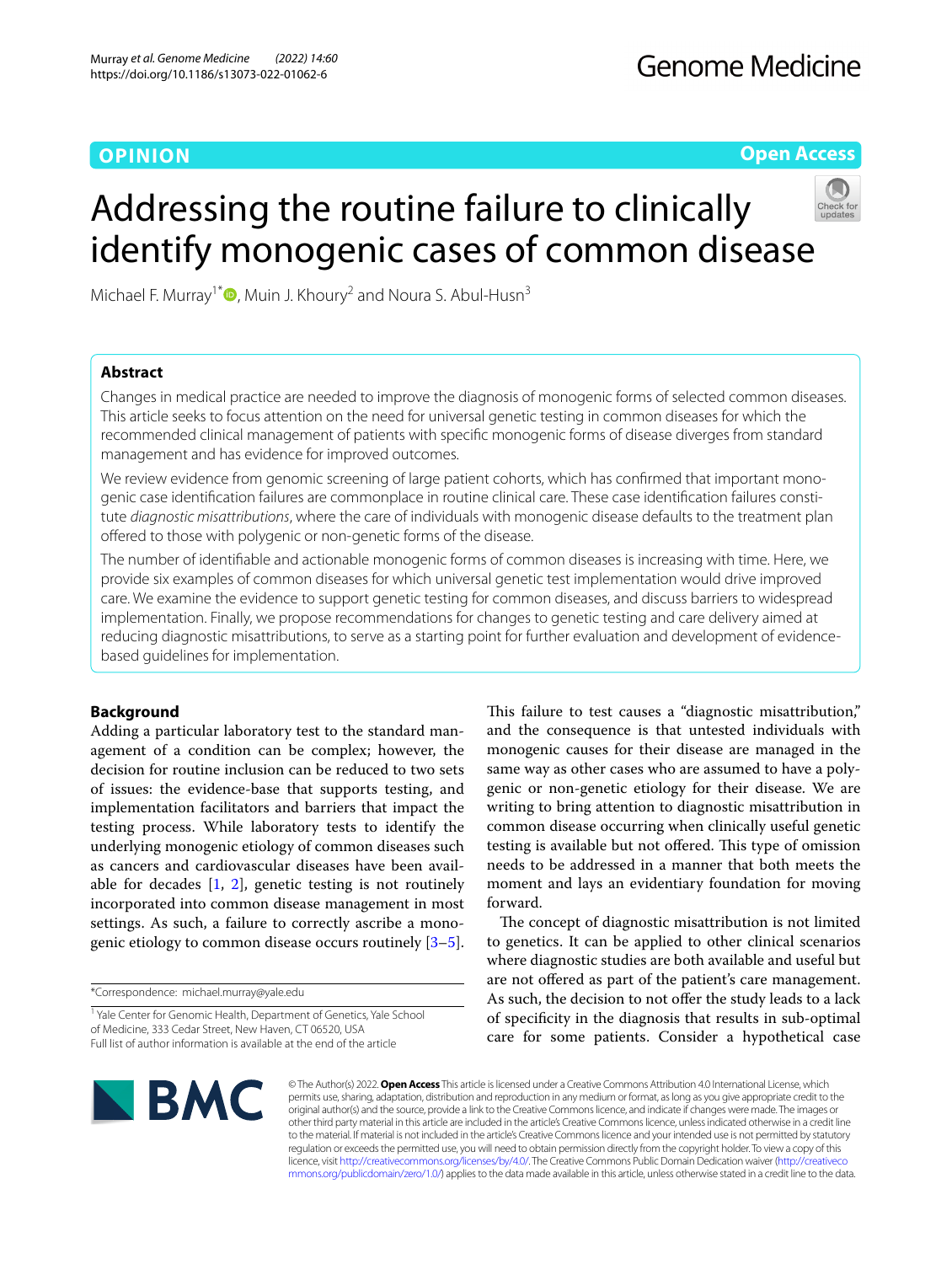of a health system deciding to limit brain imaging for patients presenting with acute stroke to those meeting a set of clinical criteria, despite the availability of imaging technology and evidence that the accurate identifcation of hemorrhagic strokes (15% of acute stroke cases) optimizes care and improves outcomes for acute stroke [\[6](#page-7-4), [7\]](#page-7-5). Suppose the data show that these clinical criteria are insufficiently sensitive for identifying one in seven cases of hemorrhagic stroke, and therefore, these cases do not receive imaging. This hypothetical approach would undoubtedly lead to cases of hemorrhagic stroke being diagnostically misattributed to the more common type of stroke (i.e., ischemic stroke) and consequently result in missed opportunities for optimal care management [\[7](#page-7-5)].

When *BRCA1* genetic testing was frst introduced in the mid-1990s, it was a new type of test to identify monogenic cases of breast cancer, and a positive result was informative but not associated with evidence-based management options  $[2]$  $[2]$ . The test was costly to perform and difficult to interpret, and additional research would still be required to determine how to assess novel variants encountered in such testing. For *BRCA1* and subsequently identifed cancer predisposition syndromes, signifcant work was undertaken to identify individuals with the highest pre-test probability of a positive test result, and strategies were developed to limit testing to those individuals [\[8](#page-7-6)]. In addition, important ethical, legal, and social considerations were being addressed for the frst time in relation to clinical genetic tests [\[9](#page-7-7)]. In this context, early implementation barriers, such as restricted insurance coverage for testing and an expectation for ordering providers to have genetics expertise, were in line with the state of knowledge at the time.

The current era is one where the consequences of diagnostic misattribution for *BRCA1* and other genes include missed opportunities for targeted evidence-based care of the patient  $[10]$  $[10]$ . We propose a new approach that starts with the question: Which clinical scenarios have reached a point where diagnostic attribution through genetic testing is actionable? In those instances where attribution prompts specifc distinct care management steps, and where misattribution leads to missed opportunities for optimal care, health systems need to begin supporting reflexive genetic testing, i.e., genetic testing solely on the basis of the existing diagnosis.

The persistence of once justified implementation barriers to genetic testing in individuals with diagnosed disease now contributes to a recognized failure to routinely identify monogenic cases of common disease. We advocate for reflexive universal genetic testing to be considered for diseases for which monogenic case identifcation impacts care management and clinical outcomes for the afected patient. We propose piloting the initiation of changes to practice in the most compelling clinical scenarios where diagnostic misattribution interferes with optimal care. We include six examples (Table [1](#page-2-0)) for which the evidence for actionability is clear and consensus for universal testing is likely achievable, and discuss ways to address operational barriers to universal testing. Twelve discrete recommendations for addressing the barriers are proffered here as the types of steps needed to change medical practice (Table [2\)](#page-3-0). We hope that this serves as a starting point to prompt discussion and debate aimed at defning consensus lists of actionable diseases that warrant refexive genetic testing and addressing operational barriers to initiate important changes to care delivery in this arena.

## **Evolving landscape of monogenic causes of common diseases**

Recently published examples from large DNA-based population screening programs within health systems have unambiguously demonstrated that [1] currently endorsed medical and family history-based screening strategies are not sufficiently sensitive to identify all individuals with monogenic disease-associated variants [\[5](#page-7-3), [36,](#page-8-0) [37\]](#page-8-1) and [2] patients with monogenic causes of common disease are routinely cared for without genetic testing [\[3–](#page-7-2)[5\]](#page-7-3). In two reports, approximately 10% of screen-positive patients frst found out about their disease-associated variant through the population screening program even though they had a standing diagnosis of the common disease in question (breast cancer, ovarian cancer, colorectal cancer, or coronary artery disease), because clinical genetic testing had not been previously performed [\[4](#page-7-9), [5,](#page-7-3) [38\]](#page-8-2).

In aggregate, an estimated 1–2% of the general adult population may have a readily identifable genetic variant conferring a signifcantly elevated risk for cancer or cardiovascular disease [\[39](#page-8-3)]. In adults with specifc diagnoses, the frequency of underlying monogenic disease-associated variants can be signifcantly enriched (see Table [1](#page-2-0)). For example, the population prevalence of monogenic familial hypercholesterolemia in the USA is 0.4% [[3\]](#page-7-2), but its prevalence in patients with acute coronary syndrome (ACS) is 4.7%, and in patients with ACS under 60 years is 7.4% [\[28](#page-7-10), [29](#page-7-11)]. Hypertrophic cardiomyopathy (HCM), which affects up to 1 in 200 individuals in the USA [\[32](#page-7-12)], has an identifable monogenic cause in 30–60% of cases, including a subset of patients with treatable metabolic or infltrative diseases that mimic HCM [\[34,](#page-7-13) [35\]](#page-8-4). Approximately 3% of individuals with colorectal cancer have a mismatch repair gene variant associated with Lynch syndrome [\[24\]](#page-7-14).

In the case of ovarian cancer, a 15% prevalence of disease-associated variants in *BRCA1* or *BRCA2* (*BRCA1/2*) has been reported in multiple studies [\[11](#page-7-15), [12\]](#page-7-16). A recent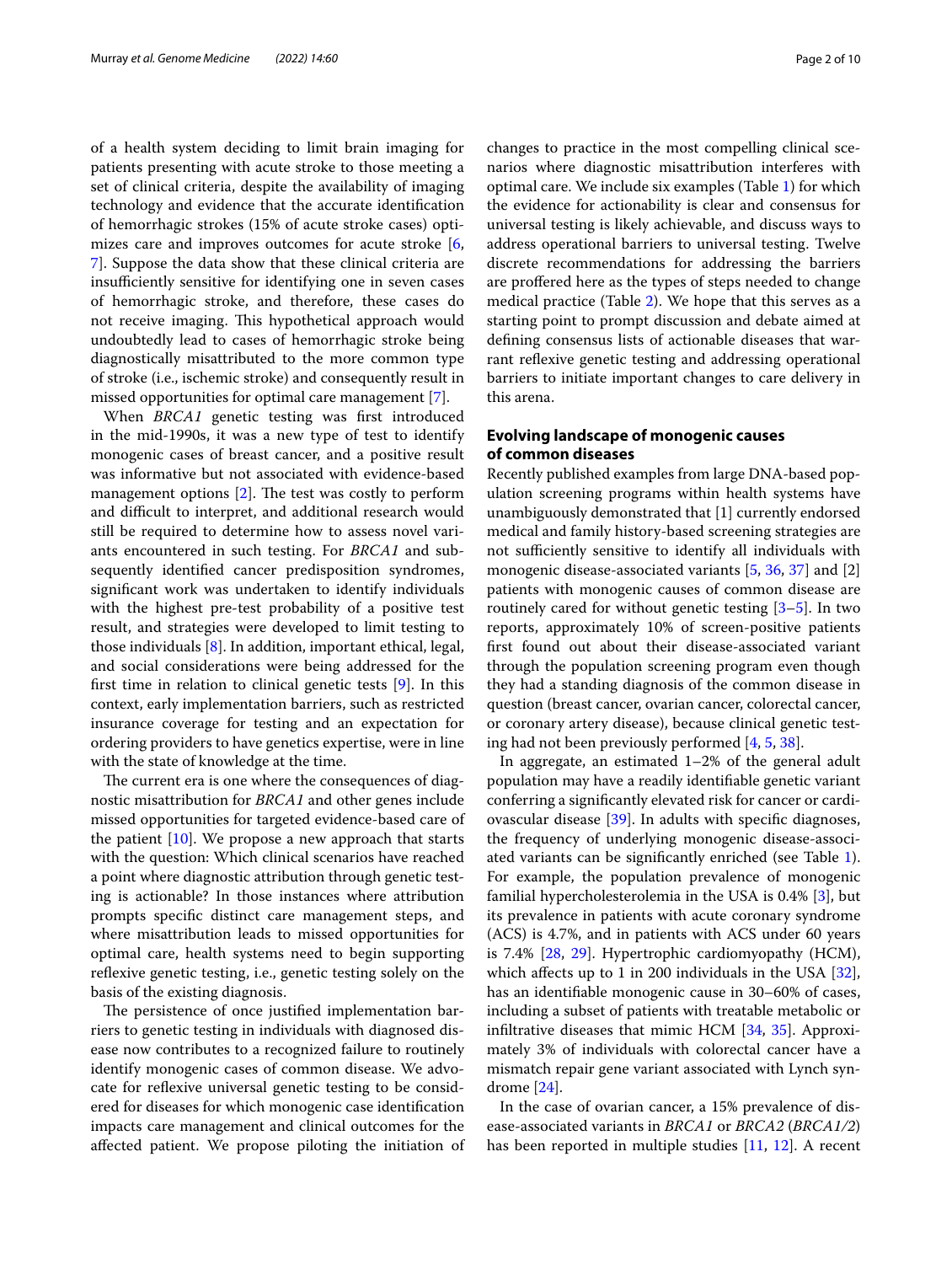<span id="page-2-0"></span>

|                          | Ï                                                                                                                  |
|--------------------------|--------------------------------------------------------------------------------------------------------------------|
|                          |                                                                                                                    |
|                          | ă                                                                                                                  |
|                          |                                                                                                                    |
|                          |                                                                                                                    |
|                          |                                                                                                                    |
|                          |                                                                                                                    |
|                          |                                                                                                                    |
|                          |                                                                                                                    |
|                          |                                                                                                                    |
|                          |                                                                                                                    |
|                          | $\ddot{\phantom{0}}$                                                                                               |
|                          | i                                                                                                                  |
|                          | ļ                                                                                                                  |
|                          | Ï                                                                                                                  |
|                          |                                                                                                                    |
|                          |                                                                                                                    |
|                          | ï<br>ׇ֦֧֕                                                                                                          |
|                          |                                                                                                                    |
|                          | j                                                                                                                  |
|                          | ֖֖֖ׅׅ֚֚֚֚֚֚֚֚֚֚֚֚֚֚֡֕֡֡֡֡֬֝֬֓֡֬֝֬֞֓֞֡֡֬֓֞֓֡֬֓֓֬֓֞֬֓֞֓֞֬֝֓֞֬֝֞֞֬֝֓֞֬֝֬֝֓֞֬֝֬֝֓֞֬֝֝֬                                 |
|                          | ֡֡֡֡֡֡֡<br>Ó                                                                                                       |
|                          |                                                                                                                    |
|                          | i<br>ï                                                                                                             |
|                          |                                                                                                                    |
|                          | i                                                                                                                  |
|                          |                                                                                                                    |
|                          | Ï<br>ï                                                                                                             |
|                          |                                                                                                                    |
|                          | l                                                                                                                  |
|                          |                                                                                                                    |
|                          |                                                                                                                    |
|                          |                                                                                                                    |
|                          |                                                                                                                    |
|                          | $\frac{1}{2}$<br>ă<br>j                                                                                            |
|                          | i                                                                                                                  |
|                          | í                                                                                                                  |
|                          |                                                                                                                    |
|                          | $\bar{\sigma}$                                                                                                     |
|                          | $\overline{\phantom{a}}$                                                                                           |
|                          |                                                                                                                    |
|                          |                                                                                                                    |
|                          |                                                                                                                    |
|                          | ξ                                                                                                                  |
|                          |                                                                                                                    |
|                          | ĭ<br>Ó                                                                                                             |
|                          | J                                                                                                                  |
|                          | ś                                                                                                                  |
|                          | ī                                                                                                                  |
|                          | i                                                                                                                  |
|                          |                                                                                                                    |
|                          | i<br>֦֦֦֦֧֧֧֦֧ׅ֧֧֦֧ׅ֧֧ׅ֧֧֧֧֧֧֧֧֧֧֛֧֧֛֧֛֛֛֛֛֛֛֛֪֧֛֛֚֚֚֚֚֚֚֚֚֚֚֚֚֚֚֚֚֚֚֚֚֚֚֚֚֝֝֝֝֝֝֝֝֝֝֝֓֜֝֓֜֝֓֜֝֓֜֜֜֜֜֜֝֬֜֜֜֜֜֜֝֝֝֜ |
|                          | Ó                                                                                                                  |
|                          | I                                                                                                                  |
|                          |                                                                                                                    |
|                          |                                                                                                                    |
|                          |                                                                                                                    |
|                          |                                                                                                                    |
|                          | ١                                                                                                                  |
|                          | l                                                                                                                  |
|                          |                                                                                                                    |
|                          |                                                                                                                    |
|                          | j                                                                                                                  |
|                          | ر)<br>+<br>+                                                                                                       |
|                          |                                                                                                                    |
| ֚֚֚֬                     | j                                                                                                                  |
|                          | $\zeta^+$                                                                                                          |
|                          | Ï                                                                                                                  |
|                          | ۔<br>آ<br>j                                                                                                        |
|                          |                                                                                                                    |
|                          | ļ                                                                                                                  |
|                          |                                                                                                                    |
|                          |                                                                                                                    |
|                          | í<br>١                                                                                                             |
|                          | ļ                                                                                                                  |
|                          |                                                                                                                    |
|                          |                                                                                                                    |
|                          |                                                                                                                    |
|                          | j                                                                                                                  |
|                          | ≝                                                                                                                  |
|                          |                                                                                                                    |
|                          |                                                                                                                    |
|                          |                                                                                                                    |
|                          |                                                                                                                    |
|                          | i                                                                                                                  |
|                          |                                                                                                                    |
|                          | i                                                                                                                  |
|                          | Ó<br>í                                                                                                             |
|                          |                                                                                                                    |
|                          | i                                                                                                                  |
|                          | d                                                                                                                  |
|                          | Ī                                                                                                                  |
|                          |                                                                                                                    |
|                          | į                                                                                                                  |
|                          | Ş                                                                                                                  |
|                          | d                                                                                                                  |
| $\overline{\phantom{a}}$ | )<br>j                                                                                                             |
|                          |                                                                                                                    |
|                          |                                                                                                                    |
| I                        |                                                                                                                    |
|                          |                                                                                                                    |
|                          |                                                                                                                    |
| I                        | able 1                                                                                                             |

| Common disease                   | Genes                                                                                                                                                       | Associated Variants" in<br>Prevalence of"Disease<br>general population | Prevalence of "Disease<br><b>Associated Variants"</b><br>in specific common | Potential targeted interventions associated with<br>monogenic attribution                                                                                                   |                                                                      | management of the common disease and its<br>Guidelines related to diagnosis and/or<br>monogenic forms                                |                                                                 |
|----------------------------------|-------------------------------------------------------------------------------------------------------------------------------------------------------------|------------------------------------------------------------------------|-----------------------------------------------------------------------------|-----------------------------------------------------------------------------------------------------------------------------------------------------------------------------|----------------------------------------------------------------------|--------------------------------------------------------------------------------------------------------------------------------------|-----------------------------------------------------------------|
|                                  |                                                                                                                                                             |                                                                        | disease                                                                     | Pharmacologic therapy                                                                                                                                                       | Non-pharmacologic<br>interventions                                   | organization(s)<br>Professional                                                                                                      | Reflexive genetic testing<br>recommended following<br>diagnosis |
| Ovarian cancers <sup>a</sup>     | <b>BRCA2</b><br><b>BRCA1</b>                                                                                                                                | $1:200$ [5]                                                            | $1:7$ [11, 12]                                                              | Poly ADP ribose polymer-<br>ase (PARP) inhibitors [13]                                                                                                                      | Bilateral mastectomy [14]                                            | National Comprehensive<br>Clinical Oncology (ASCO)<br>Cancer Network (NCCN)<br>American Society of<br>$[15]$<br>$[16]$               | Yes                                                             |
| Breast cancer                    | BRCAT<br>BRCA2                                                                                                                                              | 1:200[5]                                                               | $1:33$ $[17, 18]$                                                           | PARP inhibitors [13]                                                                                                                                                        | Bilateral oophorectomy<br>Contralateral mastec-<br>tomy<br>[19]      | Breast Surgeons [20] <sup>b</sup><br>American Society of                                                                             | Yes                                                             |
| Pancreatic cancer                | <b>BRCA2</b><br><b>BRCA1</b>                                                                                                                                | 1:200[5]                                                               | 1:10 [21]                                                                   | PARP inhibitors [22]                                                                                                                                                        | J.                                                                   | NCCN <sub>[15]</sub>                                                                                                                 | Yes                                                             |
| Colorectal cancer                | MLH1<br>MSH2<br>MSH6<br>PMS2                                                                                                                                | 1:280 [23]                                                             | 1:25 to 1:50 [24]                                                           | advanced disease [25]<br>First-line therapy with<br>pembrolizumab in                                                                                                        | Transvaginal ultrasound,<br>endometrial biopsy,<br>hysterectomy [26] | and Prevention (EGAPP)<br>Applications in Practice<br>Evaluation of Genomic<br>Working Group [27]                                    | Yes <sup>c</sup>                                                |
| Coronary artery disease          | PCSK9<br>APOB<br>LDLR                                                                                                                                       | 1:250 [3]                                                              | 1:20 [28, 29]                                                               | secondary prevention<br>combine statins with<br>therapies as needed]<br>other lipid-lowering<br>Lipid lowering for                                                          |                                                                      | 2018 AHA/ACC/AACVPR/<br>AAPA/ABC/ACPM/ADA/<br>PCNA Guideline on the<br>AGS/APhA/ASPC/NLA/<br>Management of Blood<br>Cholesterol [30] | Not addressed                                                   |
| Hypertrophic cardio-<br>myopathy | HCM Mimics: [31]<br>MYBPC3<br>PRKAG2<br>LAMP <sub>2</sub><br>TNN/3<br>TNNT <sub>2</sub><br>NYH7<br>ACTC1<br>TPM1<br>MML2<br>MNL3<br>GAA<br>GLA<br><b>TR</b> | .32]<br>1:200 to 1:400 [3]                                             | 1:2 to 1:3 [33, 34]                                                         | If HCM mimic identified:<br>Transthyretin stabilizing<br>or silencing drugs (TTR)<br>Antiarrhythmic drugs,<br>enzyme replacement<br>therapy (GAA, GLA)<br>ablation (PRKAG2) | If HCM mimic identified:<br>ICD implantation<br>(LAMP2)              | Heart Association Joint<br>Practice Guidelines [35]<br>Committee on Clinical<br>Cardiology/American<br>American College of           | Yes                                                             |

<sup>b</sup> While the American Society of Breast Surgeons has recommended routine testing, the NCCN has not recommended reflexive testing b While the American Society of Breast Surgeons has recommended routine testing, the NCCN has not recommended refexive testing

' In 2009, EGAPP noted that there was sufficient evidence to recommend offering genetic testing for Lynch syndrome to individuals with newly diagnosed colorectal cancer to reduce morbidity and mortality in relatives.<br>Thi c In 2009, EGAPP noted that there was sufcient evidence to recommend ofering genetic testing for Lynch syndrome to individuals with newly diagnosed colorectal cancer to reduce morbidity and mortality in relatives. This group has not revisited this topic since 2009. There is recent evidence for beneft to the patient in the form of FDA-approved targeted therapies [\[25](#page-7-17)], and this information was not available to EGAPP when they addressed genetic testing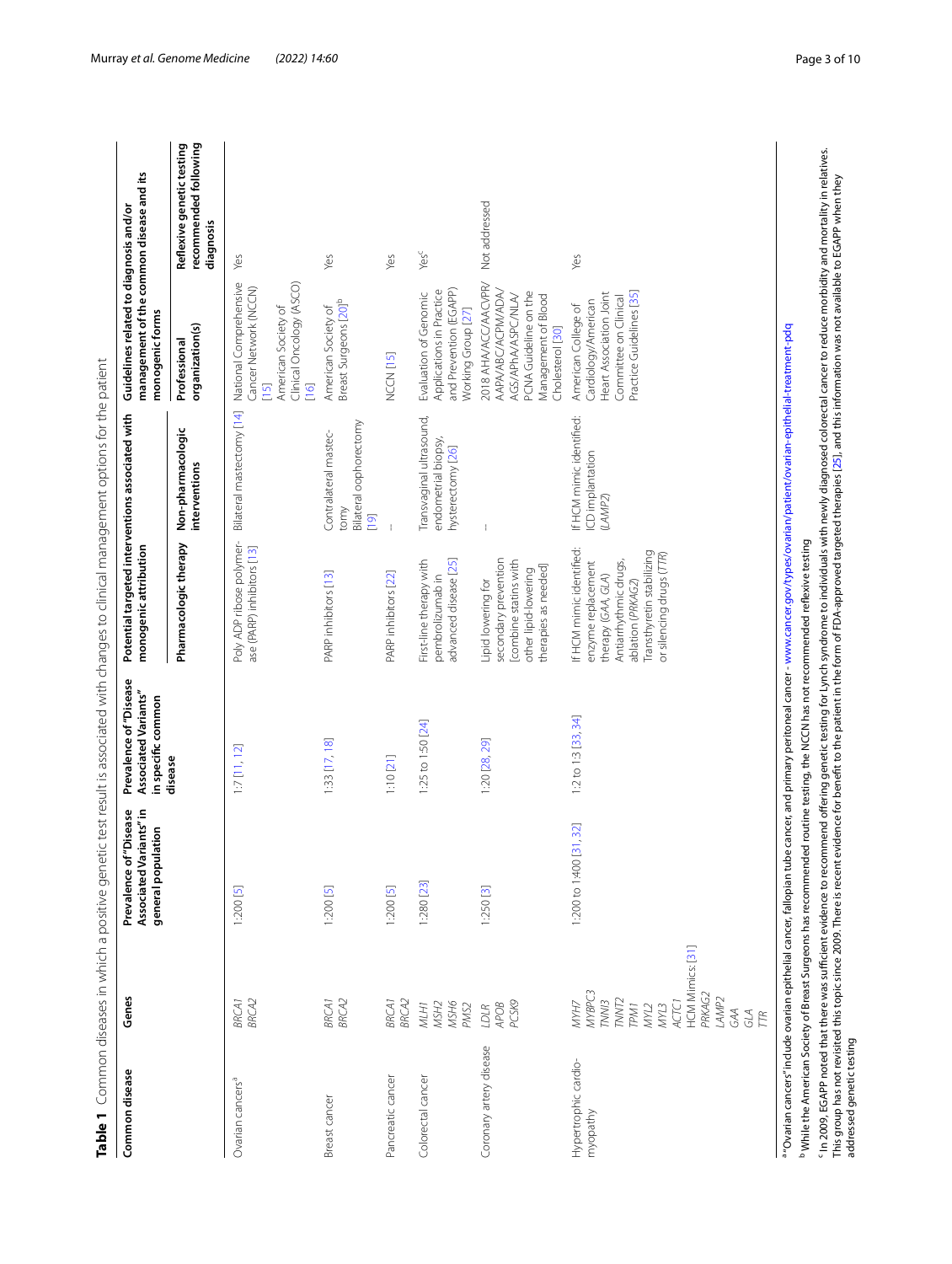| Category                                                               |                | Item number Recommended for consideration                                                                                                                                                                                                                                    |
|------------------------------------------------------------------------|----------------|------------------------------------------------------------------------------------------------------------------------------------------------------------------------------------------------------------------------------------------------------------------------------|
| Criteria for ordering mono-<br>genic tests in the diagnosed<br>patient |                | Re-evaluation of the risks and benefits of employing genetic testing criteria checklists aimed at limit-<br>ing who is offered testing to identify monogenic causes of common diseases                                                                                       |
|                                                                        | 2              | Expansion of the ovarian cancer model that prompts reflexive genetic testing for all individuals with a<br>given specific common disease diagnosis                                                                                                                           |
| Reflexive test offerings                                               | 3              | Creation and maintenance of a list of common disease diagnoses and the specific reflexive gene tests<br>they prompt by an authoritative group with credibility and standing across the healthcare community                                                                  |
|                                                                        | $\overline{4}$ | Creation of reflexive genetic testing panels that are designed to offer only those genes supported by<br>clear evidence of clinical actionability for the diagnosed patient                                                                                                  |
| Pre-test interaction                                                   | 5              | The association of reflexive genetic test implementation with approaches that assure equitable access<br>in historically underserved populations                                                                                                                             |
|                                                                        | 6              | Development of a standardized clinical consent process for reflexive genetic tests that can easily be<br>completed by any competent healthcare professional                                                                                                                  |
|                                                                        | 7              | Development of best clinical practices that offer reflexive genetic testing in a manner that does not<br>require the involvement of individuals with advanced genetics training or expertise                                                                                 |
|                                                                        | 8              | Offering reflexive genetic tests to patients with certain specific diagnoses without the expectation or<br>requirement of a detailed family history ascertainment as part of pre-test discussion                                                                             |
| Cost coverage                                                          | 9              | Re-evaluation of policies and practices that can (or do) result in a denial of coverage for reflexive<br>genetic tests that seek to identify monogenic causes of common disease associated with actionable<br>attribution                                                    |
| Test reporting                                                         | 10             | Attention to making the actionable results on laboratory reports clear to any competent provider,<br>even a first-time user                                                                                                                                                  |
|                                                                        | 11             | Clear communication from the testing laboratory of their plan and commitment to variant re-analysis<br>and results updating so that the non-expert end-user does not need to worry about currently uninter-<br>pretable information (i.e., variants of unknown significance) |
| Result disclosure                                                      | 12             | Establishment of a defined standard of care for patients surrounding results on a reflexive genetic test<br>in common disease                                                                                                                                                |

<span id="page-3-0"></span>**Table 2** Implementation changes to consider in specific common diseases where actionable attribution can be revealed with a specifc genetic test

study that captured population-based data in Georgia and California found that genetic testing rates associated with ovarian cancer diagnosis were only 30% [\[40](#page-8-5)]. Guidelines are in place from the National Comprehensive Cancer Network (NCCN), the American Society of Clinical Oncology, and other professional societies to ofer reflexive testing of *BRCA1/2* and other genes in all diagnosed cases of ovarian cancer, with specifc changes to care when testing is positive  $[15, 16, 41]$  $[15, 16, 41]$  $[15, 16, 41]$  $[15, 16, 41]$  $[15, 16, 41]$  $[15, 16, 41]$  $[15, 16, 41]$ . Focused efforts within individual institutions have demonstrated the potential to drive genetic testing rates in ovarian cancer to > 80% in response to such guidelines  $[42-44]$  $[42-44]$  $[42-44]$ .

Genetic testing to accurately diagnose monogenic disease has the power to change care options for patients with ovarian cancer and other common diagnoses (see Table [1\)](#page-2-0). There is also the potential for secondary benefts outside of direct disease management, such as better-informed prognoses, improved long-term preventive screening strategies, and targeted cascade testing of at-risk family members [\[45](#page-8-9)]. Primary disease management benefts for monogenic causes of common disease could be extended to more individuals if genetic testing was routinized in selected clinical scenarios. We recognize that, in order to achieve this, there need to be standardized defnitions of actionable attribution so that the many stakeholders (e.g., clinical experts, clinical laboratories, payers, and patients) can reach a consensus. Such stakeholders consensus building will be fundamental to the evidence-based processes needed to create the list of common disease diagnoses and refexive gene tests recommended in item 3 of Table [2.](#page-3-0) For those clinical scenarios achieving broad agreement, it will be crucial to address access barriers and disparities in genetic test implementation by establishing clear practice standards to support genetic testing of as many patients as possible [[27\]](#page-7-30).

Despite an increasing appreciation for identifable monogenic forms of common diseases, genetic testing for these is not commonplace, even when guidelines for universal testing exist. The next sections will focus on the growing evidence base to support universal genetic testing for certain common diseases.

## **Evidentiary foundation to genetic testing in common diseases**

The evaluation of any genetic test in the context of a common disease includes an assessment of its analytic validity, clinical validity, and clinical utility, as well as associated ethical, legal, and societal implications [\[46](#page-8-10)]. While analytic validity (technical test performance) and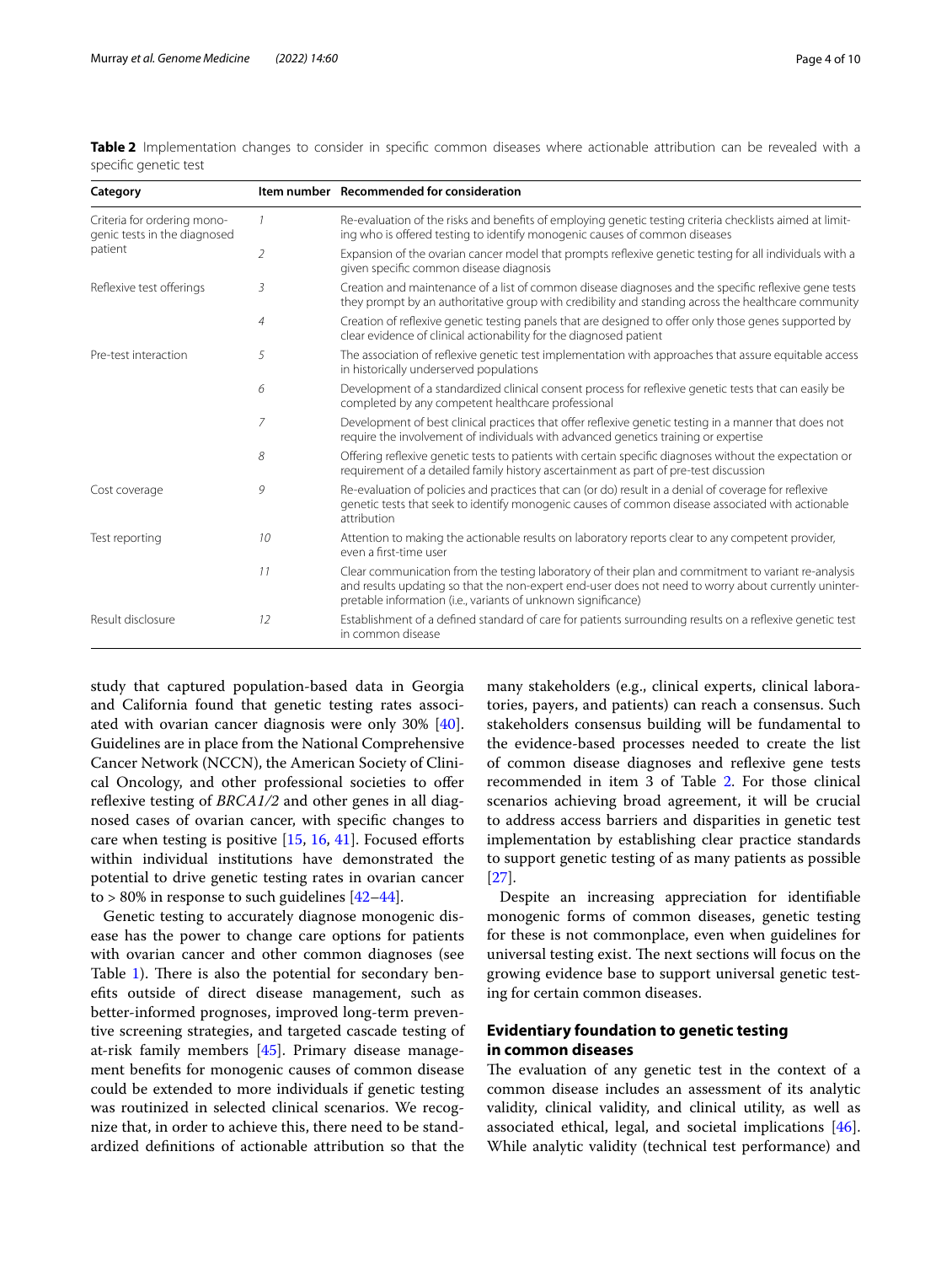clinical validity (sensitivity, specifcity, and predictive value) have been established for many genetic tests, clinical utility may be less certain  $[47]$  $[47]$ . The clinical validity of genetic testing refers to its ability to accurately and reliably diagnose monogenic causes of the condition. As importantly, the clinical utility of genetic testing refers to its ability to inform clinical decision-making and improve health outcomes for patients and relatives [\[48](#page-8-12)].

For certain types of cancer, it is well established that genetic testing can reliably identify the monogenic etiology, which in turn provides prognostic information and informs systemic therapy selection [\[49,](#page-8-13) [50\]](#page-8-14) and surgical decision-making  $[14, 19]$  $[14, 19]$  $[14, 19]$  $[14, 19]$ . The identified genetic variant serves as a biomarker of future disease risk, providing an opportunity to implement additional screening and riskreducing measures in order to prevent or make an earlier diagnosis of a second primary cancer. This is particularly important considering that, in a recent study of over 2000 patients with cancer, 11% had a germline disease-associated variant identifed only after presenting with a second primary cancer  $[51]$  $[51]$ . The same study found that over 30% of patients with diverse cancer types harbored disease-associated variants, most of which were potentially actionable based on management guidelines, published expert opinion, FDA-approved precision therapy labels, or clinical trial eligibility criteria [[51](#page-8-15)].

The clinical utility of routine genetic testing in noncancer conditions is also emerging. In a recent study, almost 10% of adults with chronic kidney disease were found to have a disease-associated variant, the majority of which had implications for clinical management, such as disease reclassifcation and a search for extrarenal syndromic disease (e.g., hearing impairment in association with pathogenic variants in *COL4A5*) [\[52](#page-8-16)]. In patients with hyperlipidemia or ACS, identifcation of those with familial hypercholesterolemia enables early and aggressive cholesterol lowering to prevent or delay cardiovascular events  $[53, 54]$  $[53, 54]$  $[53, 54]$ . The identification of forms of cardiomyopathy due to infltrative or metabolic diseases as opposed to primary muscle disease (also known as HCM mimics or HCM phenocopies) through genetic testing enables their targeted management (Table [1](#page-2-0)) [\[31](#page-7-32)]. One of these, cardiac amyloidosis, is now recognized as a frequently missed diagnosis in African Americans with heart failure [\[55](#page-8-19), [56\]](#page-8-20). With the availability of new FDAapproved targeted therapies that delay amyloidosis progression [\[57](#page-8-21)], genetic testing for *TTR* V142I, a founder variant present in 3–4% of African Americans, could improve outcomes for this disease [\[58](#page-8-22)[–60\]](#page-8-23). Importantly, although the optimization of clinical care is only enabled by the accurate identifcation of such monogenic forms of common disease, the vast majority of these go unrecognized in routine clinical care today.

Many other common diseases have monogenic subsets, for which genetic testing is not routinely applied. Examples include monogenic forms of diabetes, atrial fbrillation, and dementia. Decisions about which common diseases are ready for strategy change to universal genetic testing will require processes to defne evidence-based criteria for actionability related to monogenic forms of those diseases and to re-evaluate these over time. We believe it will take a multi-stakeholder group with credibility and standing to create such lists (see Table [2](#page-3-0)).

## **Implementation barriers to genetic testing in common diseases**

Clinical genetic testing has been widely available for many years and can be readily used to identify common disease cases with monogenic etiology. However, only a small proportion of cases obtain testing. Even with *BRCA1/2*-associated breast cancer, which is likely the best-known instance of a monogenic cause of common disease, the majority of cases are missed due to a lack of genetic testing [[61\]](#page-8-24). Furthermore, racial and ethnic disparities in *BRCA1/2* testing among breast cancer survivors are well documented [\[62–](#page-8-25)[64\]](#page-8-26) and contribute to health inequities in genomic medicine [[65\]](#page-8-27).

Barriers to genetic testing are multifaceted. Arguably, the most signifcant obstacle to obtaining genetic testing for patients with common disease diagnoses is the real or perceived requirement for a healthcare professional with specifc genetics expertise to be involved. Requirements for consultation with a certifed genetic counselor or medical geneticist prior to genetic testing have been implemented by some health insurers [[66\]](#page-8-28), with the intent to guide appropriate genetic testing in the context of growing demand. Professional societies have argued that such requirements impose barriers to timely diagnosis and unnecessarily restrict the scope of practice of non-geneticist physicians [\[67\]](#page-8-29). Straightforward testing guidelines for common diseases in which genetic testing is indicated, as well as establishing pre- and post-test standards of care could both remove implementation barriers and address any concerns about adequate support of patients and providers. Given the relative scarcity of medical geneticists and genetic counselors [[68\]](#page-8-30), the traditional referral model for genetic testing can impede access to care, result in poor patient compliance, and further exacerbate health disparities [\[66,](#page-8-28) [69](#page-8-31)[–71](#page-8-32)].

On the other hand, practical implementation of genetic testing in routine care may be hindered by the complexity of genetic test offerings and guidelines. Current guidelines for genetic testing include criteria considering the number of afected relatives and their ages at diagnosis. While a detailed family history can inform pre-test probability, for a patient presenting with an existing diagnosis,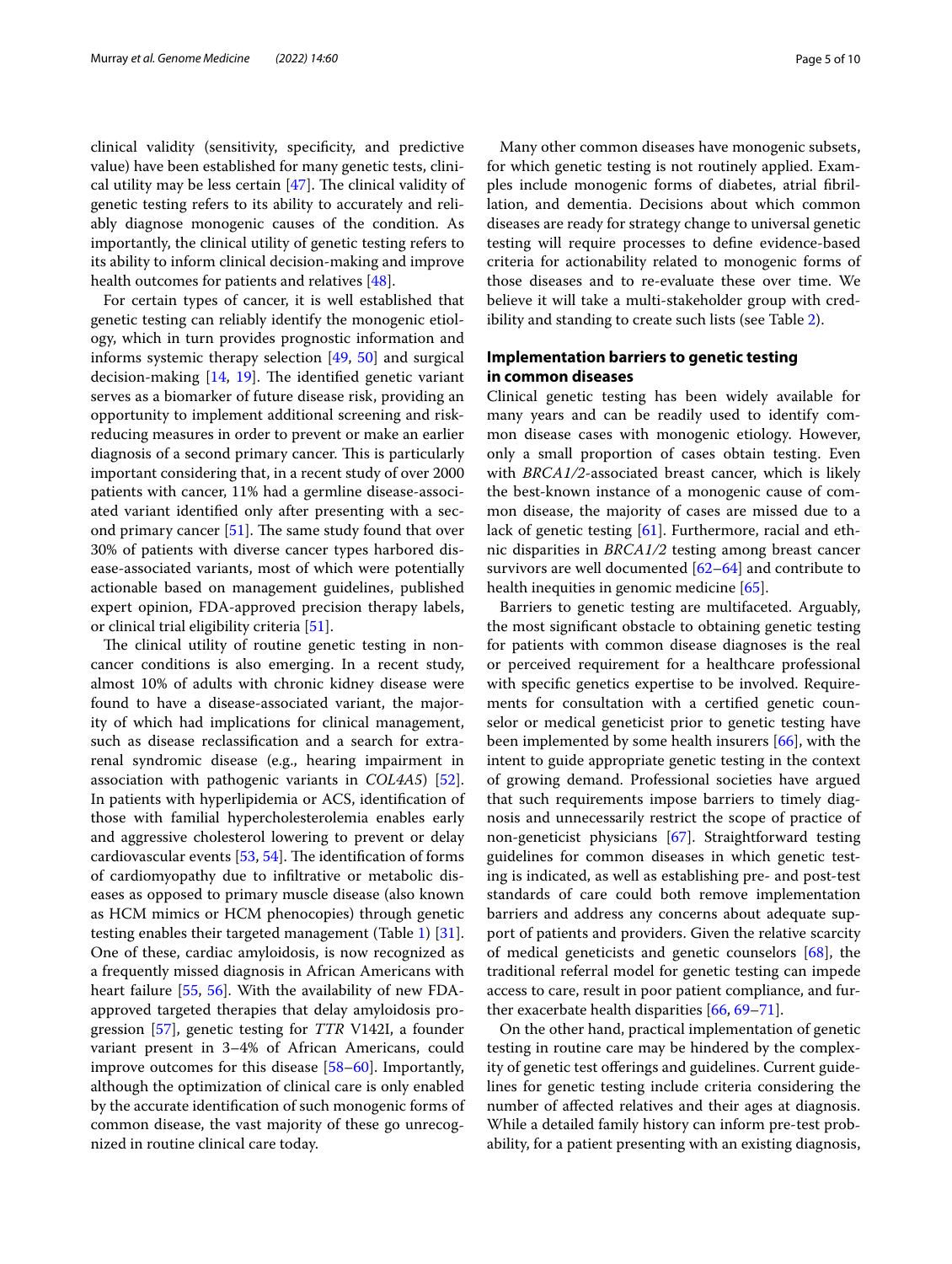it cannot determine whether genetic testing will beneft the patient's disease management  $[61]$  $[61]$ . The risks and benefts of extensive pre-test counseling and family history ascertainment should be re-evaluated in this context.

The landscape of genetic testing is rapidly evolving, with multiple test modalities and test options commercially available. Multigene panel testing has largely replaced single gene testing in cancer and other disease areas [[72\]](#page-8-33). While this approach can increase the sensitivity to detect pathogenic variants, it also creates challenges to routine testing. Large multigene panels often include lower-penetrance genes or genes with less-established disease associations and undefned actionability, and increase the number of variants of uncertain signifcance (VUS) detected, particularly in non-European descent individuals [[72\]](#page-8-33). The creation of standardized genetic testing panels designed to offer only genes supported by clear evidence of clinical actionability should be considered. The practice of routinely including VUS in test reports should also be re-evaluated, since it appears to add complexity and cost without a benefcial infuence on the care provided by non-expert clinicians  $[73]$  $[73]$ . The misinterpretation of VUS by non-genetics providers can result in inappropriate management [\[73](#page-8-34), [74\]](#page-8-35). While clinicians with genetics expertise may desire VUS reporting to enable further investigation over time for evidence of pathogenicity, these experts do not represent the majority of caregivers who will be receiving genetic test reports.

In order to enable routine genetic testing for certain common diseases, measures will need to be taken to simplify the testing process and result interpretation, making it akin to other types of clinical tests. The approach to testing needs to be streamlined so that non-genetics providers can routinely offer testing. Reflexive testing should include only genes recommended based on specifc clinical utility [[75](#page-8-36), [76\]](#page-8-37). In addition, approaches to ensure equitable access to genetic testing in historically underserved populations are needed. Considerations for how to address some of the signifcant operational barriers to universal genetic testing in the USA are summarized in Table [2.](#page-3-0) Commonalities and diferences in these barriers across countries will need to be further explored and addressed.

## **Implications for diagnostic misattribution in clinical practice**

If a genetic test result does not drive specifc management considerations, then it could be argued that the failure to identify a genetic basis for disease through genetic testing is a benign lack of diagnostic specifcity. For example, this lack of specifcity could be invoked at the present time relative to polygenic risk scores for breast cancer or coronary artery disease, which are associated with statistically increased disease risk but are not yet linked to evidence-based management recommendations [[77\]](#page-9-0). However, the lack of genetic testing when a positive result would prompt clear actionable clinical care is another matter. Failure to test in this instance appears to be at the threshold for a "diagnostic error," which was defned in the recent framework from the National Academies as "the failure to establish an accurate and timely explanation of the patient's health problem" [[78](#page-9-1)]. We would caution that diagnostic misattribution that occurs when monogenic disease is managed as polygenic or non-genetic disease, resulting in missed opportunities for care, could before long come to be interpreted as a diagnostic error.

The need for improved implementation of genetic testing is clear with the case of *BRCA1*, where testing was frst ofered for clinical use in 1996 and yet monogenic case identifcation failures in the untested remain commonplace. Results of a recent study demonstrated that if existing testing criteria were applied to a universally tested cohort of women with breast cancer, then 9.8% of the individuals with *BRCA1* and 16.1% of the individuals with *BRCA2* disease-associated variants would not have had testing recommended [\[79](#page-9-2)]. At this point, 25 years after the introduction of the genetic test, the rationale to support the continued use of insufficiently sensitive criteria-based strategies to determine who among diagnosed individuals is ofered a genetic test in this circumstance is unclear.

Given the ethical, legal, and social issues associated with genetic testing, the debate about whether and how genetic testing should be managed as compared to other laboratory tests remains an important one [[80\]](#page-9-3). Nonetheless, it is time to re-evaluate some of the current practices that foster diagnostic misattribution, including elements designed to offer testing only to individuals with a discernible high pre-test probability. This strategy has proven difficult to routinely incorporate and insufficiently sensitive, both of which limit appropriate monogenic attribution. Routine genetic testing will require changes to the current workflows for healthcare providers seeking to order a genetic test. In order to equitably extend the benefts associated with genetic testing, it cannot be contingent on the capacity of a small specialized provider workforce. An improved workflow for genetic testing will require behavioral adjustments for healthcare providers, genetic testing laboratories, and payers to become more like other laboratory testing workflows. The proposed implementation strategies to address current obstacles to routine genetic testing (Table  $2$ ) may not be sufficient to support a major shift in medical practice to offer universal genetic testing. To maintain the trust of patients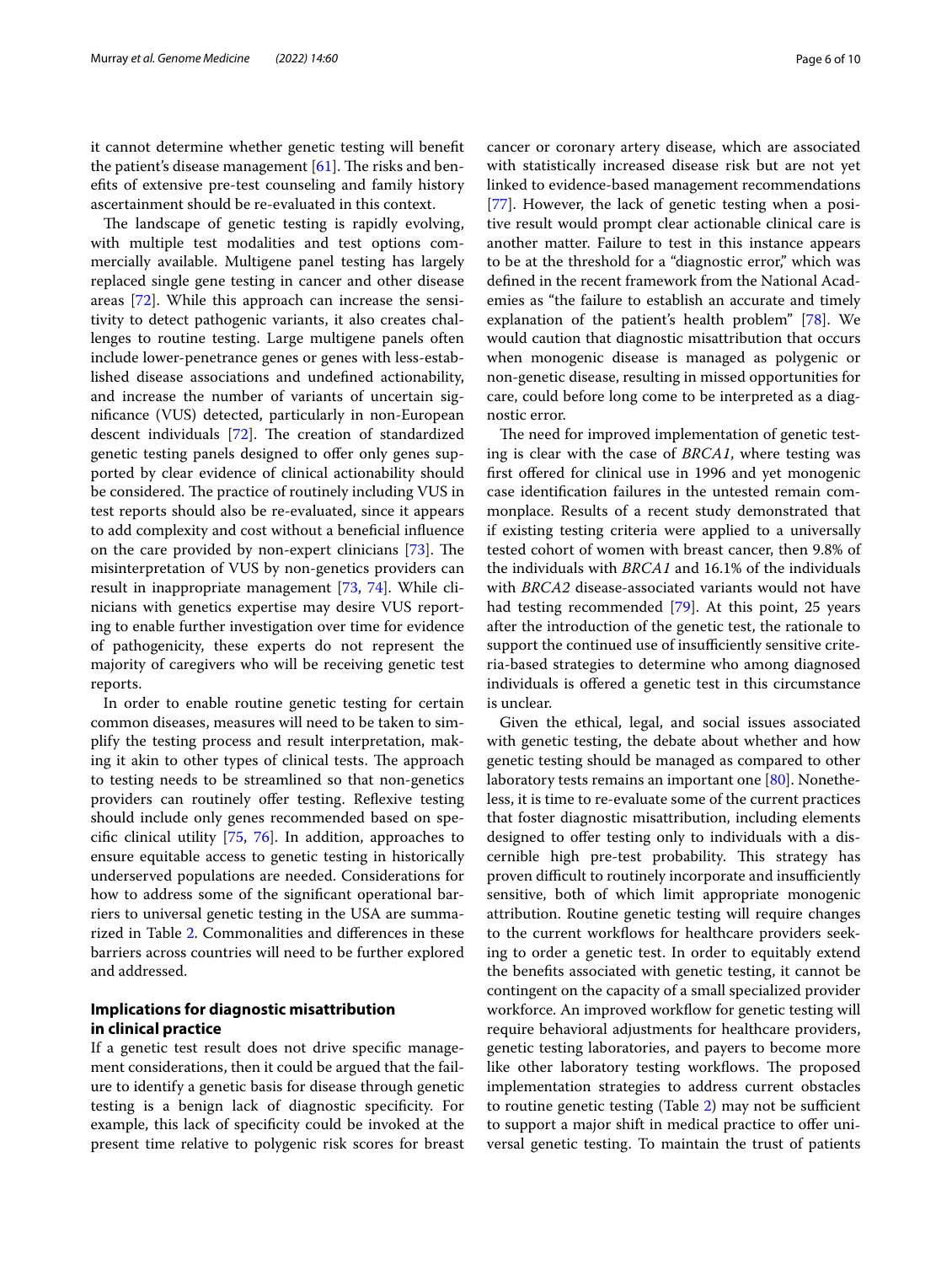and providers, there will need to be adequate attention to data privacy, data security, and legal gaps related to the Genetic Information Non-discrimination Act (GINA) [[81\]](#page-9-4). Ancillary changes that are needed include increased genetics and genomics education of providers and patients, improved integration of genetic test results into electronic health records, clinical decision support linking evidence-based recommendations with positive test results, improved information systems and analytics, support for cascade testing of at-risk relatives, and clear patient care navigation, including the designation of follow-up responsibility among providers for new aspects of routine care.

An evidence-based list of conditions recommended for reflexive genetic testing will need to be proposed, evaluated, and maintained, similarly to the list of conditions recommended for newborn screening panels [[82](#page-9-5)]. A reasonable starting point for re-evaluation could be conditions from Table [1,](#page-2-0) for which genetic testing informs management and has established clinical utility; conditions beyond these will require evidence-based data collection. Additional studies will be needed to evaluate and refne alternative genetic test implementation strategies. Large-scale patient cohorts with adequate representation from diverse populations could accelerate our knowledge in this area. Such studies could be based on biobanks embedded in health systems, which offer opportunities to evaluate and implement refexive genetic testing for proposed conditions with longitudinal follow-up of health-related outcomes [\[83](#page-9-6)].

The strategic vision of the National Human Genome Research Institute includes the bold prediction that by 2030 "the regular use of genomic information will have transitioned from boutique to mainstream in all clinical settings, making genomic testing as routine as complete blood counts" [\[84](#page-9-7)]. We note that ordering a complete blood count does not require a competent clinician to engage a hematologist, and suggest here that ordering a genetic test should not require a competent clinician to engage a genetics clinician. If we are to usher in genomic medicine in a manner that offers maximum benefit to patients, then we are obligated to defne best practices that empower providers and equitably improve care. We anticipate that a continued failure to develop widely accepted approaches for addressing the current problem of diagnostic misattribution may bring us to a tipping point where forces acting on behalf of patients from outside of healthcare delivery, such as legislative bodies, malpractice liability claims, or increased reliance on direct-to-consumer testing, will prompt their own versions of change to address the current practice gap.

### **Conclusions**

Diagnostic misattribution is a potential category of diagnostic error and like other categories (e.g., delayed diagnosis, misdiagnosis, and over-diagnosis) is not limited to genomic medicine. As opposed to a misdiagnosis, diagnostic misattribution is a correct diagnosis that lacks specifcity when it matters. In any area of medicine, misattributions that demand attention are those that limit the optimal care management of afected patients despite the ready availability of the technology to correct the misattribution.

Patients in every health system are currently missing opportunities for optimal genomic medicine-associated care due to diagnostic misattribution. Universal genetic testing following the diagnosis of selected common diseases will address the care gap that has been created when access to these readily available laboratory tests is either intentionally or unintentionally limited. Changes aimed at facilitating the refexive use of genetic testing are needed, and this massive change to medical practice is unlikely to occur all at once or uniformly across healthcare. As has been demonstrated in the case of progress toward criteria-free genetic testing in ovarian cancer [[42–](#page-8-7)[44\]](#page-8-8), improvements in diagnostic attribution will likely need to be modeled frst at the individual healthcare system level prior to broad adoption.

Our opinion is that a top genomic medicine priority is to actively consider universal genetic testing for monogenic forms of common disease when identifcation of a monogenic etiology will drive evidence-based changes in care management and improved outcomes. This important addition of genetic testing to routine care delivery will need further evaluation and will need to be made as uncomplicated to order, interpret, and implement as other portions of the common disease work-up that follow initial disease diagnosis.

#### **Acknowledgements**

The opinions expressed in this paper are those of the authors and are not those of the Centers for Disease Control and Prevention.

#### **Authors' contributions**

All authors made substantial contributions to the conception and design of the work. All authors read and approved the fnal manuscript

#### **Funding**

Not applicable.

#### **Availability of data and materials** Not applicable.

#### **Declarations**

**Ethics approval and consent to participate** Not applicable.

**Consent for publication** Not applicable.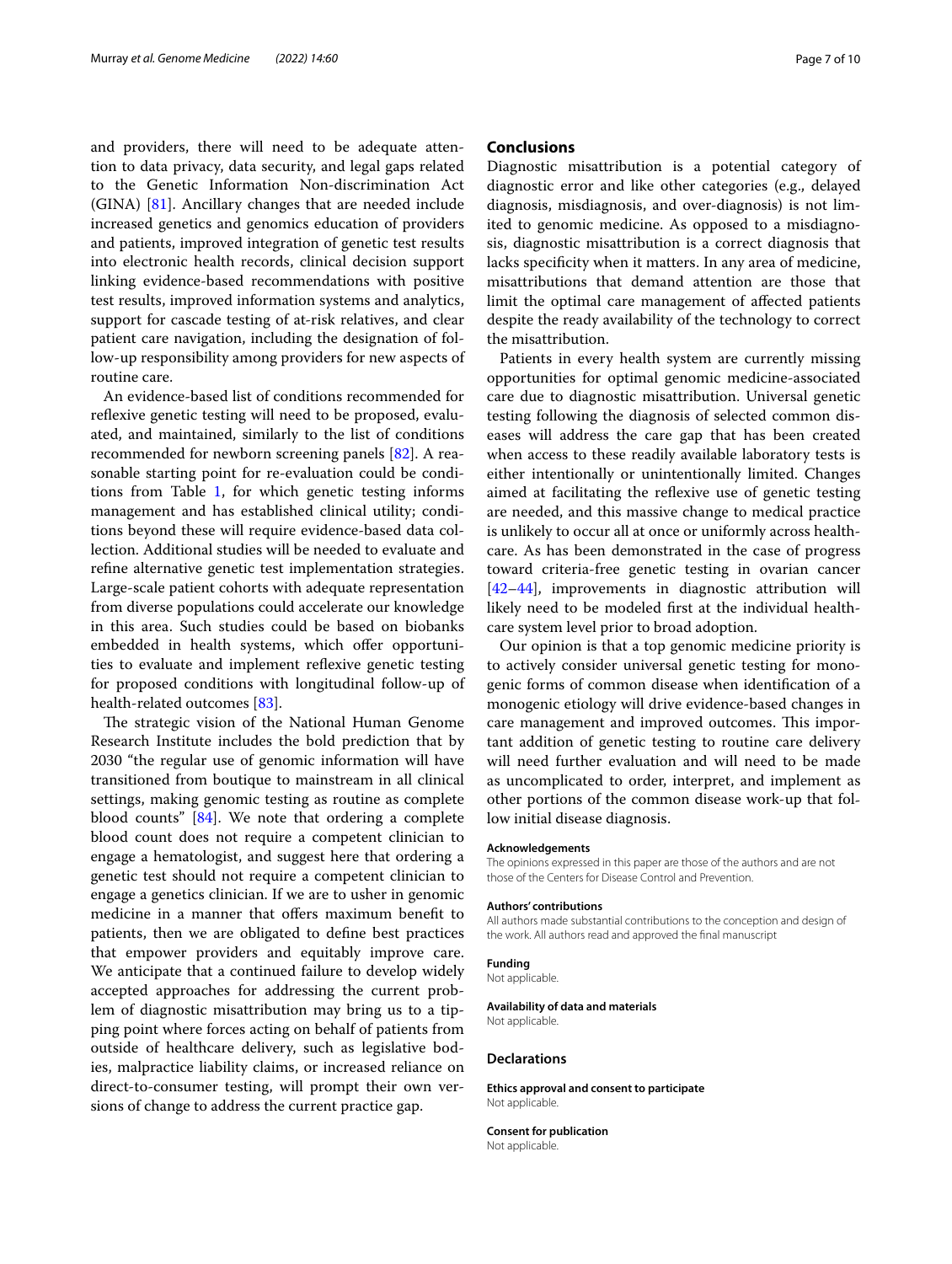#### **Competing interests**

M.F.M. is on the Scientifc Advisory Board of 54gene and receives funding as a collaborator in a research grant from Pfizer. N.S.A.-H. was previously employed by Regeneron Pharmaceuticals, has received speaker honoraria from Genentech and Allelica, is a paid consultant for 23andMe, and serves on the Scientifc Advisory Board for Allelica. The remaining author declares that he has no competing interests.

#### **Author details**

<sup>1</sup> Yale Center for Genomic Health, Department of Genetics, Yale School of Medicine, 333 Cedar Street, New Haven, CT 06520, USA. <sup>2</sup>Office of Genomics and Precision Public Health, Office of Science, Centers for Disease Control and Prevention, 1600 Clifton Road, Atlanta, GA 30329, USA.<sup>3</sup> Institute for Genomic Health, Division of Genomic Medicine, Department of Medicine, Icahn School of Medicine at Mount Sinai, One Gustave L. Levy Place, Box 1041, New York, NY 10029, USA.

## Received: 29 October 2021 Accepted: 16 May 2022

#### **References**

- <span id="page-7-0"></span>1. Carlson B. Familial hypercholesterolemia captures gene test controversies. Biotechnol Healthc. 2010;7(1):8–9.
- <span id="page-7-1"></span>2. Kolata G. Breaking ranks, lab offers test to assess risk of breast cancer. NY Times Web. 1996;A1:A15.
- <span id="page-7-2"></span>3. Abul-Husn NS, Manickam K, Jones LK, Wright EA, Hartzel DN, Gonzaga-Jauregui C, et al. Genetic identifcation of familial hypercholesterolemia within a single U.S. health care system. Science. 2016;354(6319):aaf7000.
- <span id="page-7-9"></span>4. Grzymski JJ, Elhanan G, Morales Rosado JA, Smith E, Schlauch KA, Read R, et al. Population genetic screening efficiently identifies carriers of autosomal dominant diseases. Nat Med. 2020;26(8):1235–9.
- <span id="page-7-3"></span>5. Manickam K, Buchanan AH, Schwartz MLB, Hallquist MLG, Williams JL, Rahm AK, et al. Exome sequencing-based screening for BRCA1/2 expected pathogenic variants among adult biobank participants. JAMA Netw Open. 2018;1(5):e182140.
- <span id="page-7-4"></span>6. Birenbaum D, Bancroft LW, Felsberg GJ. Imaging in acute stroke. West J Emerg Med. 2011;12(1):67–76.
- <span id="page-7-5"></span>7. Campbell BCV, Khatri P. Stroke. Lancet. 2020;396(10244):129–42.
- <span id="page-7-6"></span>8. Evans DG, Howell A. Breast cancer risk-assessment models. Breast Cancer Res. 2007;9(5):213.
- <span id="page-7-7"></span>Burke W, Pinsky LE, Press NA. Categorizing genetic tests to identify their ethical, legal, and social implications. Am J Med Genet. 2001;106(3):233–40.
- <span id="page-7-8"></span>10. Tutt ANJ, Garber JE, Kaufman B, Viale G, Fumagalli D, Rastogi P, Gelber RD, de Azambuja E, Fielding A, Balmaña J, Domchek SM, Gelmon KA, Hollingsworth SJ, Korde LA, Linderholm B, Bandos H, Senkus E, Suga JM, Shao Z, Pippas AW, Nowecki Z, Huzarski T, Ganz PA, Lucas PC, Baker N, Loibl S, McConnell R, Piccart M, Schmutzler R, Steger GG, Costantino JP, Arahmani A, Wolmark N, McFadden E, Karantza V, Lakhani SR, Yothers G, Campbell C, Geyer CE Jr; OlympiA Clinical Trial Steering Committee and Investigators. Adjuvant Olaparib for Patients with BRCA1- or BRCA2-Mutated Breast Cancer. N Engl J Med. 2021;384(25):2394–405.
- <span id="page-7-15"></span>11. Norquist BM, Harrell MI, Brady MF, Walsh T, Lee MK, Gulsuner S, et al. Inherited mutations in women with ovarian carcinoma. JAMA Oncol. 2016;2(4):482–90.
- <span id="page-7-16"></span>12. Pal T, Permuth-Wey J, Betts JA, Krischer JP, Fiorica J, Arango H, et al. BRCA1 and BRCA2 mutations account for a large proportion of ovarian carcinoma cases. Cancer. 2005;104(12):2807–16.
- <span id="page-7-18"></span>13. Schettini F, Giudici F, Bernocchi O, Sirico M, Corona SP, Giuliano M, et al. Poly (ADP-ribose) polymerase inhibitors in solid tumours: systematic review and meta-analysis. Eur J Cancer. 2021;149:134–52.
- <span id="page-7-19"></span>14. Meijers-Heijboer H, van Geel B, van Putten WL, Henzen-Logmans SC, Seynaeve C, Menke-Pluymers MB, et al. Breast cancer after prophylactic bilateral mastectomy in women with a BRCA1 or BRCA2 mutation. N Engl J Med. 2001;345(3):159–64.
- <span id="page-7-20"></span>15. Daly MB, Pal T, Berry MP, Buys SS, Dickson P, Domchek SM, et al. Genetic/ familial high-risk assessment: breast, ovarian, and pancreatic, version 2.2021, NCCN Clinical Practice Guidelines in Oncology. J Natl Compr Canc Netw. 2021;19(1):77–102.
- <span id="page-7-21"></span>16. Konstantinopoulos PA, Norquist B, Lacchetti C, Armstrong D, Grisham RN, Goodfellow PJ, et al. Germline and somatic tumor testing in epithelial ovarian cancer: ASCO guideline. J Clin Oncol. 2020;38(11):1222–45.
- <span id="page-7-22"></span>17. Breast Cancer Association C, Dorling L, Carvalho S, Allen J, Gonzalez-Neira A, Luccarini C, et al. Breast cancer risk genes - association analysis in more than 113,000 women. N Engl J Med. 2021;384(5):428–39.
- <span id="page-7-23"></span>18. Hu C, Hart SN, Gnanaolivu R, Huang H, Lee KY, Na J, et al. A populationbased study of genes previously implicated in breast cancer. N Engl J Med. 2021;384(5):440–51.
- <span id="page-7-24"></span>19. Rebbeck TR, Lynch HT, Neuhausen SL, Narod SA, Van't Veer L, Garber JE, et al. Prophylactic oophorectomy in carriers of BRCA1 or BRCA2 mutations. N Engl J Med. 2002;346(21):1616–22.
- <span id="page-7-25"></span>20. Manahan ER, Kuerer HM, Sebastian M, Hughes KS, Boughey JC, Euhus DM, et al. Consensus guidelines on genetic' testing for hereditary breast cancer from the American Society of Breast Surgeons. Ann Surg Oncol. 2019;26(10):3025–31.
- <span id="page-7-26"></span>21. Yurgelun MB, Chittenden AB, Morales-Oyarvide V, Rubinson DA, Dunne RF, Kozak MM, et al. Germline cancer susceptibility gene variants, somatic second hits, and survival outcomes in patients with resected pancreatic cancer. Genet Med. 2019;21(1):213–23.
- <span id="page-7-27"></span>22. Golan T, Hammel P, Reni M, Van Cutsem E, Macarulla T, Hall MJ, et al. Maintenance olaparib for germline-mutated metastatic pancreatic cancer. N Engl J Med. 2019;381(4):317–27.
- <span id="page-7-28"></span>23. Win AK, Jenkins MA, Dowty JG, Antoniou AC, Lee A, Giles GG, et al. Prevalence and penetrance of major genes and polygenes for colorectal cancer. Cancer Epidemiol Biomarkers Prev. 2017;26(3):404–12.
- <span id="page-7-14"></span>24. Moreira L, Balaguer F, Lindor N, de la Chapelle A, Hampel H, Aaltonen LA, et al. Identifcation of Lynch syndrome among patients with colorectal cancer. JAMA. 2012;308(15):1555–65.
- <span id="page-7-17"></span>25. Casak SJ, Marcus L, Fashoyin-Aje L, Mushti SL, Cheng J, Shen Y-L, et al. FDA approval summary: pembrolizumab for the frst-line treatment of patients with MSI-H/dMMR advanced unresectable or metastatic colorectal carcinoma. Clin Cancer Res. 2021;27(17):4680–4.
- <span id="page-7-29"></span>26. National Comprehensive Cancer Network. Genetic/familial high-risk assessment: colorectal (version 1.2021). Available from: [https://www.](https://www.nccn.org/professionals/physician_gls/pdf/genetics_colon.pdf) [nccn.org/professionals/physician\\_gls/pdf/genetics\\_colon.pdf](https://www.nccn.org/professionals/physician_gls/pdf/genetics_colon.pdf). Cited 2021 September 10.
- <span id="page-7-30"></span>27. Evaluation of Genomic Applications in P, Prevention Working G. Recommendations from the EGAPP Working Group: genetic testing strategies in newly diagnosed individuals with colorectal cancer aimed at reducing morbidity and mortality from Lynch syndrome in relatives. Genet Med. 2009;11(1):35–41.
- <span id="page-7-10"></span>28. Amor-Salamanca A, Castillo S, Gonzalez-Vioque E, Dominguez F, Quintana L, Lluís-Ganella C, et al. Genetically confirmed familial hypercholesterolemia in patients with acute coronary syndrome. J Am Coll Cardiol. 2017;70(14):1732–40.
- <span id="page-7-11"></span>29. Kramer AI, Trinder M, Brunham LR. Estimating the prevalence of familial hypercholesterolemia in acute coronary syndrome: a systematic review and meta-analysis. Can J Cardiol. 2019;35(10):1322–31.
- <span id="page-7-31"></span>30. Grundy SM, Stone NJ, Bailey AL, Beam C, Birtcher KK, Blumenthal RS, et al. 2018 AHA/ACC/AACVPR/AAPA/ABC/ACPM/ADA/AGS/APhA/ASPC/NLA/ PCNA guideline on the management of blood cholesterol: executive summary: a report of the American College of Cardiology/American Heart Association Task Force on Clinical Practice Guidelines. J Am Coll Cardiol. 2019;73(24):3168–209.
- <span id="page-7-32"></span>31. Ommen SR, Mital S, Burke MA, Day SM, Deswal A, Elliott P, et al. 2020 AHA/ACC guideline for the diagnosis and treatment of patients with hypertrophic cardiomyopathy: a report of the American College of Cardiology/American Heart Association Joint Committee on Clinical Practice Guidelines. J Am Coll Cardiol. 2020;76(25):e159–240.
- <span id="page-7-12"></span>32. Semsarian C, Ingles J, Maron MS, Maron BJ. New perspectives on the prevalence of hypertrophic cardiomyopathy. J Am Coll Cardiol. 2015;65(12):1249–54.
- <span id="page-7-33"></span>33. de Marvao A, McGurk KA, Zheng SL, Thanaj M, Bai W, Duan J, et al. Phenotypic expression and outcomes in individuals with rare genetic variants of hypertrophic cardiomyopathy. J Am Coll Cardiol. 2021;78(11):1097–110.
- <span id="page-7-13"></span>34. Alfares AA, Kelly MA, McDermott G, Funke BH, Lebo MS, Baxter SB, et al. Results of clinical genetic testing of 2,912 probands with hypertrophic cardiomyopathy: expanded panels offer limited additional sensitivity. Genet Med. 2015;17(11):880–8.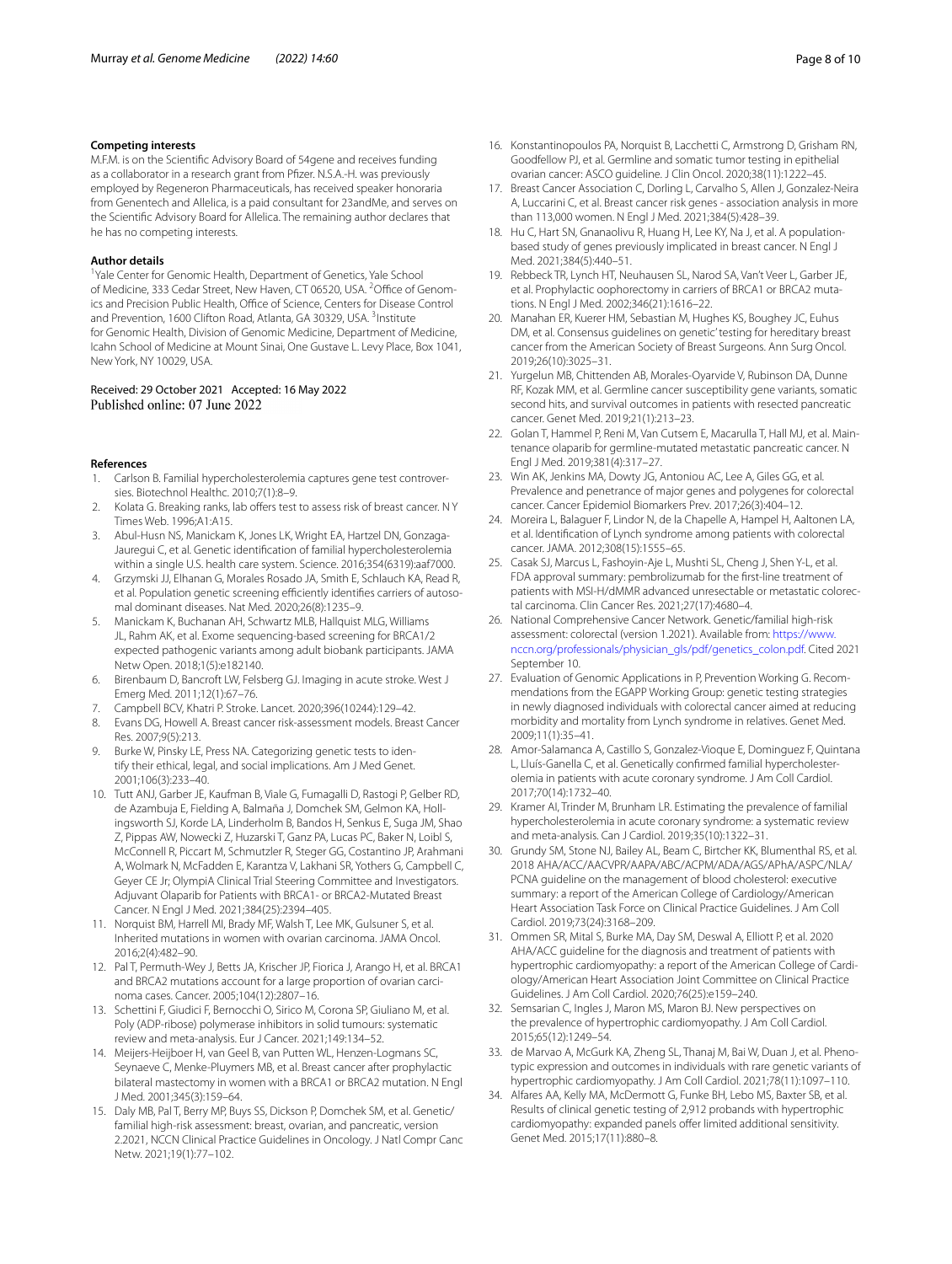- <span id="page-8-4"></span>35. Mazzarotto F, Olivotto I, Boschi B, Girolami F, Poggesi C, Barton PJR, et al. Contemporary insights into the genetics of hypertrophic cardiomyopathy: toward a new era in clinical testing? J Am Heart Assoc. 2020;9(8):e015473.
- <span id="page-8-0"></span>36. Buchanan AH, Manickam K, Meyer MN, Wagner JK, Hallquist MLG, Williams JL, et al. Early cancer diagnoses through BRCA1/2 screening of unselected adult biobank participants. Genet Med. 2018;20(5):554–8.
- <span id="page-8-1"></span>37. Abul-Husn NS, Soper ER, Odgis JA, Cullina S, Bobo D, Moscati A, et al. Exome sequencing reveals a high prevalence of BRCA1 and BRCA2 founder variants in a diverse population-based biobank. Genome Med. 2019;12(1):2.
- <span id="page-8-2"></span>38. Murray MF, Giovanni MA. Bringing monogenic disease screening to the clinic. Nat Med. 2020;26(8):1172–4.
- <span id="page-8-3"></span>39. Murray MF, Evans JP, Khoury MJ. DNA-based population screening: potential suitability and important knowledge gaps. JAMA. 2020;323(4):307–8.
- <span id="page-8-5"></span>40. Kurian AW, Ward KC, Howlader N, Deapen D, Hamilton AS, Mariotto A, et al. Genetic testing and results in a population-based cohort of breast cancer patients and ovarian cancer patients. J Clin Oncol. 2019;37(15):1305–15.
- <span id="page-8-6"></span>41. Eccles DM, Balmaña J, Clune J, Ehlken B, Gohlke A, Hirst C, et al. Selecting patients with ovarian cancer for germline BRCA mutation testing: fndings from guidelines and a systematic literature review. Adv Ther. 2016;33(2):129–50.
- <span id="page-8-7"></span>42. Bednar EM, Oakley HD, Sun CC, Burke CC, Munsell MF, Westin SN, et al. A universal genetic testing initiative for patients with high-grade, nonmucinous epithelial ovarian cancer and the implications for cancer treatment. Gynecol Oncol. 2017;146(2):399–404.
- 43. George A, Riddell D, Seal S, Talukdar S, Mahamdallie S, Ruark E, et al. Implementing rapid, robust, cost-efective, patient-centred, routine genetic testing in ovarian cancer patients. Sci Rep. 2016;6:29506.
- <span id="page-8-8"></span>44. Uyar D, Neary J, Monroe A, Nugent M, Simpson P, Geurts JL. Implementation of a quality improvement project for universal genetic testing in women with ovarian cancer. Gynecol Oncol. 2018;149(3):565–9.
- <span id="page-8-9"></span>45. Knowles JW, Rader DJ, Khoury MJ. Cascade screening for familial hypercholesterolemia and the use of genetic testing. JAMA. 2017;318(4):381–2.
- <span id="page-8-10"></span>46. National Academies of Sciences, Engineering, and Medicine; Health and Medicine Division; Board on Health Care Services; Board on the Health of Select Populations; Committee on the Evidence Base for Genetic Testing. An Evidence Framework for Genetic Testing. Washington (DC): National Academies Press (US); 2017.
- <span id="page-8-11"></span>47. Teutsch SM, Bradley LA, Palomaki GE, Haddow JE, Piper M, Calonge N, et al. The Evaluation of Genomic Applications in Practice and Prevention (EGAPP) initiative: methods of the EGAPP Working Group. Genet Med. 2009;11(1):3–14.
- <span id="page-8-12"></span>48. Grosse SD, Khoury MJ. What is the clinical utility of genetic testing? Genet Med. 2006;8(7):448–50.
- <span id="page-8-13"></span>49. Litton JK, Rugo HS, Ettl J, Hurvitz SA, Gonçalves A, Lee K-H, et al. Talazoparib in patients with advanced breast cancer and a germline BRCA mutation. N Engl J Med. 2018;379(8):753–63.
- <span id="page-8-14"></span>50. Robson M, Im S-A, Senkus E, Xu B, Domchek SM, Masuda N, et al. Olaparib for metastatic breast cancer in patients with a germline BRCA mutation. N Engl J Med. 2017;377(6):523–33.
- <span id="page-8-15"></span>51. Lincoln SE, Nussbaum RL, Kurian AW, Nielsen SM, Das K, Michalski S, et al. Yield and utility of germline testing following tumor sequencing in patients with cancer. JAMA Netw Open. 2020;3(10):e2019452.
- <span id="page-8-16"></span>52. Groopman E, Goldstein D, Gharavi A. Diagnostic utility of exome sequencing for kidney disease. Reply. N Engl J Med. 2019;380(21):2080–1.
- <span id="page-8-17"></span>53. Khera AV, Won H-H, Peloso GM, Lawson KS, Bartz TM, Deng X, et al. Diagnostic yield and clinical utility of sequencing familial hypercholesterolemia genes in patients with severe hypercholesterolemia. J Am Coll Cardiol. 2016;67(22):2578–89.
- <span id="page-8-18"></span>54. Sturm AC, Knowles JW, Gidding SS, Ahmad ZS, Ahmed CD, Ballantyne CM, et al. Clinical genetic testing for familial hypercholesterolemia: JACC Scientifc Expert Panel. J Am Coll Cardiol. 2018;72(6):662–80.
- <span id="page-8-19"></span>55. Buxbaum J, Jacobson DR, Tagoe C, Alexander A, Kitzman DW, Greenberg B, et al. Transthyretin V122I in African Americans with congestive heart failure. J Am Coll Cardiol. 2006;47(8):1724–5.
- <span id="page-8-20"></span>56. Buxbaum JN, Ruberg FL. Transthyretin V122I (pV142I)\* cardiac amyloidosis: an age-dependent autosomal dominant cardiomyopathy too common to be overlooked as a cause of signifcant heart disease in elderly African Americans. Genet Med. 2017;19(7):733–42.
- <span id="page-8-21"></span>57. Benson MD, Dasgupta NR, Rao R. Diagnosis and screening of patients with hereditary transthyretin amyloidosis (hATTR): current strategies and guidelines. Ther Clin Risk Manag. 2020;16:749–58.
- <span id="page-8-22"></span>58. Coniglio AC, Segar MW, Loungani RS, Savla JJ, Grodin JL, Fox ER, et al. Transthyretin V142I genetic variant and cardiac remodeling, injury, and heart failure risk in black adults. JACC Heart Fail. 2022;10(2):129–38.
- 59. Damrauer SM, Chaudhary K, Cho JH, Liang LW, Argulian E, Chan L, et al. Association of the V122I hereditary transthyretin amyloidosis genetic variant with heart failure among individuals of African or Hispanic/ Latino ancestry. JAMA. 2019;322(22):2191–202.
- <span id="page-8-23"></span>60. Quarta CC, Buxbaum JN, Shah AM, Falk RH, Claggett B, Kitzman DW, et al. The amyloidogenic V122I transthyretin variant in elderly black Americans. N Engl J Med. 2015;372(1):21–9.
- <span id="page-8-24"></span>61. Beitsch PD, Whitworth PW, Hughes K, Patel R, Rosen B, Compagnoni G, et al. Underdiagnosis of hereditary breast cancer: are genetic testing guidelines a tool or an obstacle? J Clin Oncol. 2019;37(6):453–60.
- <span id="page-8-25"></span>62. Cragun D, Weidner A, Lewis C, Bonner D, Kim J, Vadaparampil ST, et al. Racial disparities in BRCA testing and cancer risk management across a population-based sample of young breast cancer survivors. Cancer. 2017;123(13):2497–505.
- 63. McCarthy AM, Bristol M, Domchek SM, Groeneveld PW, Kim Y, Motanya UN, et al. Health care segregation, physician recommendation, and racial disparities in BRCA1/2 testing among women with breast cancer. J Clin Oncol. 2016;34(22):2610–8.
- <span id="page-8-26"></span>64. Levy DE, Byfeld SD, Comstock CB, Garber JE, Syngal S, Crown WH, et al. Underutilization of BRCA1/2 testing to guide breast cancer treatment: black and Hispanic women particularly at risk. Genet Med. 2011;13(4):349–55.
- <span id="page-8-27"></span>65. Khoury MJ, Bowen S, Dotson WD, Drzymalla E, Green RF, Goldstein R, Kolor K, Liburd LC, Sperling LS, Bunnell R. Health equity in the implementation of genomics and precision medicine: a public health imperative. Genet Med. 2022:S1098-3600(22)00726–2. [https://doi.org/](https://doi.org/10.1016/j.gim.2022.04.009) [10.1016/j.gim.2022.04.009.](https://doi.org/10.1016/j.gim.2022.04.009)
- <span id="page-8-28"></span>66. Lee J. Cigna requires genetic counseling. New policy aims to reduce inappropriate testing of at-risk patients. Mod Healthc. 2013;43(30):4.
- <span id="page-8-29"></span>67. American College of Obstetricians and Gynecologist Position Statement. Access to Genetic Testing. Available from: [https://www.acog.](https://www.acog.org/en/clinical-information/policy-and-position-statements/position-statements/2018/access-to-genetic-testing) [org/en/clinical-information/policy-and-position-statements/position](https://www.acog.org/en/clinical-information/policy-and-position-statements/position-statements/2018/access-to-genetic-testing) [statements/2018/access-to-genetic-testing](https://www.acog.org/en/clinical-information/policy-and-position-statements/position-statements/2018/access-to-genetic-testing).
- <span id="page-8-30"></span>68. Jenkins BD, Fischer CG, Polito CA, Maiese DR, Keehn AS, Lyon M, et al. The 2019 US medical genetics workforce: a focus on clinical genetics. Genet Med. 2021.
- <span id="page-8-31"></span>69. Stenehjem DD, Au T, Sainski AM, Bauer H, Brown K, Lancaster J, et al. Impact of a genetic counseling requirement prior to genetic testing. BMC Health Serv Res. 2018;18(1):165.
- 70. Sussner KM, Jandorf L, Thompson HS, Valdimarsdottir HB. Barriers and facilitators to BRCA genetic counseling among at-risk Latinas in New York City. Psychooncology. 2013;22(7):1594–604.
- <span id="page-8-32"></span>71. Whitworth P, Beitsch P, Arnell C, Cox HC, Brown K, Kidd J, et al. Impact of payer constraints on access to genetic testing. J Oncol Pract. 2017;13(1):e47–56.
- <span id="page-8-33"></span>72. Kurian AW, Ward KC, Hamilton AS, Deapen DM, Abrahamse P, Bondarenko I, et al. Uptake, results, and outcomes of germline multiplegene sequencing after diagnosis of breast cancer. JAMA Oncol. 2018;4(8):1066–72.
- <span id="page-8-34"></span>73. Galbraith LN, Preys CL, Rehm HL, Scheuner MT, Hajek C, Green RC, et al. Primary care providers' responses to unsolicited Lynch syndrome secondary fndings of varying clinical signifcance. Genet Med. 2021;23(10):1977–83.
- <span id="page-8-35"></span>74. Kurian AW, Li Y, Hamilton AS, Ward KC, Hawley ST, Morrow M, et al. Gaps in incorporating germline genetic testing into treatment decisionmaking for early-stage breast cancer. J Clin Oncol. 2017;35(20):2232–9.
- <span id="page-8-36"></span>75. Foulkes WD. The ten genes for breast (and ovarian) cancer susceptibility. Nat Rev Clin Oncol. 2021;18(5):259–60.
- <span id="page-8-37"></span>76. Narod SA. Which genes for hereditary breast cancer? N Engl J Med. 2021;384(5):471–3.